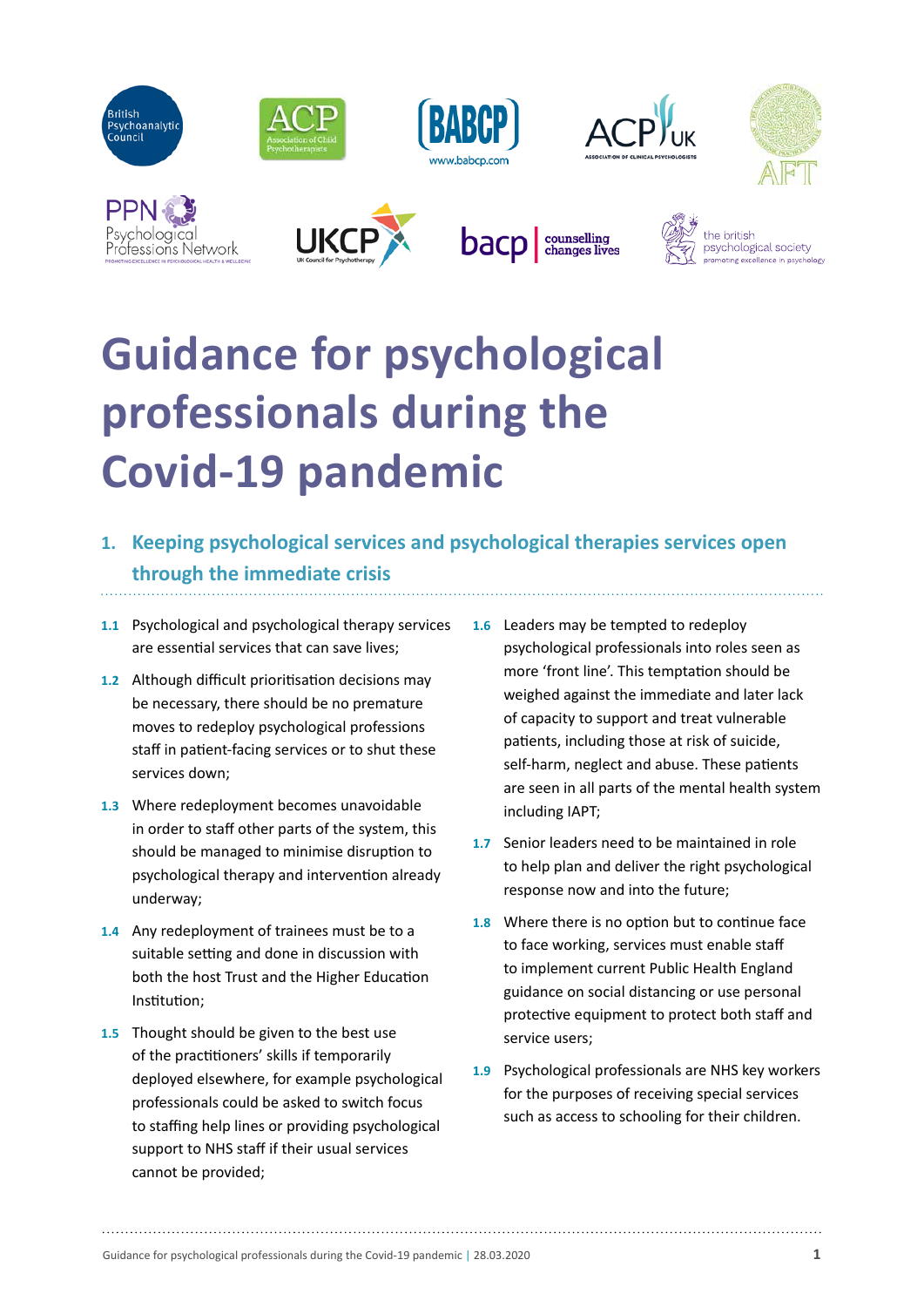## **2. Maintaining psychological professions training programmes**

- **2.1** It is very important that psychological professions training programmes keep going through the pandemic period, so that trainees graduate and enter the workforce as soon as feasible. They will be needed to ensure capacity to support a likely surge in need into next year and beyond;
- **2.2** Services should continue to support the development of trainees, including ensuring sufficient access to quality supervision (adapted for remote delivery);
- **2.3** Psychological professional training can be delivered through remote means with the same level of live interaction with trainers. Course accrediting bodies are adapting to enable flexibility in the methods of course recruitment, delivery and assessment, whilst ensuring trainees become competent practitioners;
- **2.4** Planned expansion of training programmes should continue in order to maximise workforce capacity into next year and beyond. Where prioritisation decisions are needed, training programmes that expand the workforce should be prioritised;
- **2.5** Some trainees may be inevitably delayed in completing their placement-based learning and related course requirements on time. It may, in some circumstances, be possible for trainees to complete course requirements subject to meeting revised thresholds for clinical contact, with placement and research components awarded later, dependent on the agreement of course accrediting bodies and HEE/NHSE.

### **3. Remote delivery of psychological therapies and interventions**

- **3.1** Psychological therapies and interventions can continue and be delivered through digital platforms or telephone following latest NHSx Guidance;
- **3.2** Trainees (for all disciplines except Family and Systemic Psychotherapy) can switch to digital platforms and telephone methods and must be provided rapidly with the required training and supervision (adapted for remote delivery) to allow continuation of service and their studies;
- **3.3** Judgments about the best method of delivery need to include consideration of risks of infection. This means that at some times work that previously would have indicated face to face delivery will need to be delivered through digital platforms or by telephone;
- **3.4** Digital delivery should not be ruled out on the grounds of age (children and adults), disability, language, or type of difficulty. Reasonable adjustments should be made to enable all to engage in this as far as possible, recognising that it will not be possible for all;
- **3.5** Consideration should be given to issues around accessibility, safety, confidentiality and risk when exploring the potential for digital or telephone delivery with individual service users;
- **3.6** Consent to digital delivery is implied through a service user accepting the invitation or engaging in the communication through the requested channel, although practitioners should endeavour to discuss the implications of digital delivery with service users at the outset;
- **3.7** The priority is continuation of services and data protection concerns should not prevent this. The Information Commissioner's Office will not penalise organisations that need to adapt their usual approach during this extraordinary period.

**2** Guidance for psychological professionals during the Covid-19 pandemic | 28.03.2020